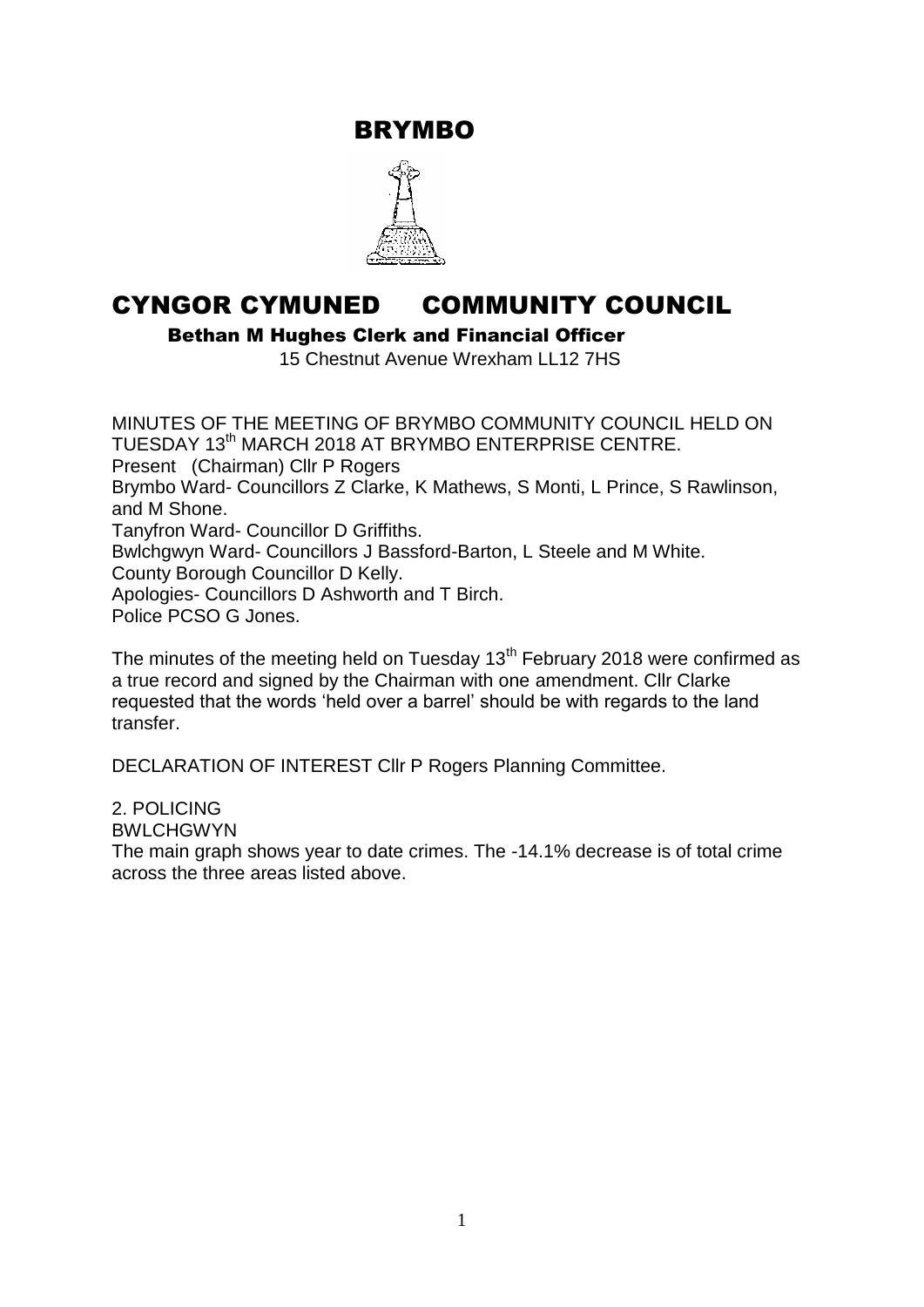#### 04/03/2018 01:21



#### A breakdown of the main graph:

#### Criminal damage & arson

| <b>Current week</b> |     |          | % change |
|---------------------|-----|----------|----------|
|                     | . . | 1 C<br>u | 3%       |

Figures continue to show a decrease despite one incident this month, patrols continue.

Vehicle crime

| <b>Current week</b> |  | % change |
|---------------------|--|----------|
|                     |  | $-90.9%$ |

Figures continue to show a decrease, patrols continue.

#### Burglary residential

| <b>Current week</b> |  | % change |
|---------------------|--|----------|
|                     |  | -u<br>7с |

Garage has been broken into on the Bwlchgwyn/Flintshire border and items taken from within, matter filed due to lack of witnesses or evidence. Figures show a decrease compared to this time last year.

#### Burglary business & community

| Current week |   | % change      |
|--------------|---|---------------|
|              | _ | $20\%$<br>- - |

No change.

Theft & handling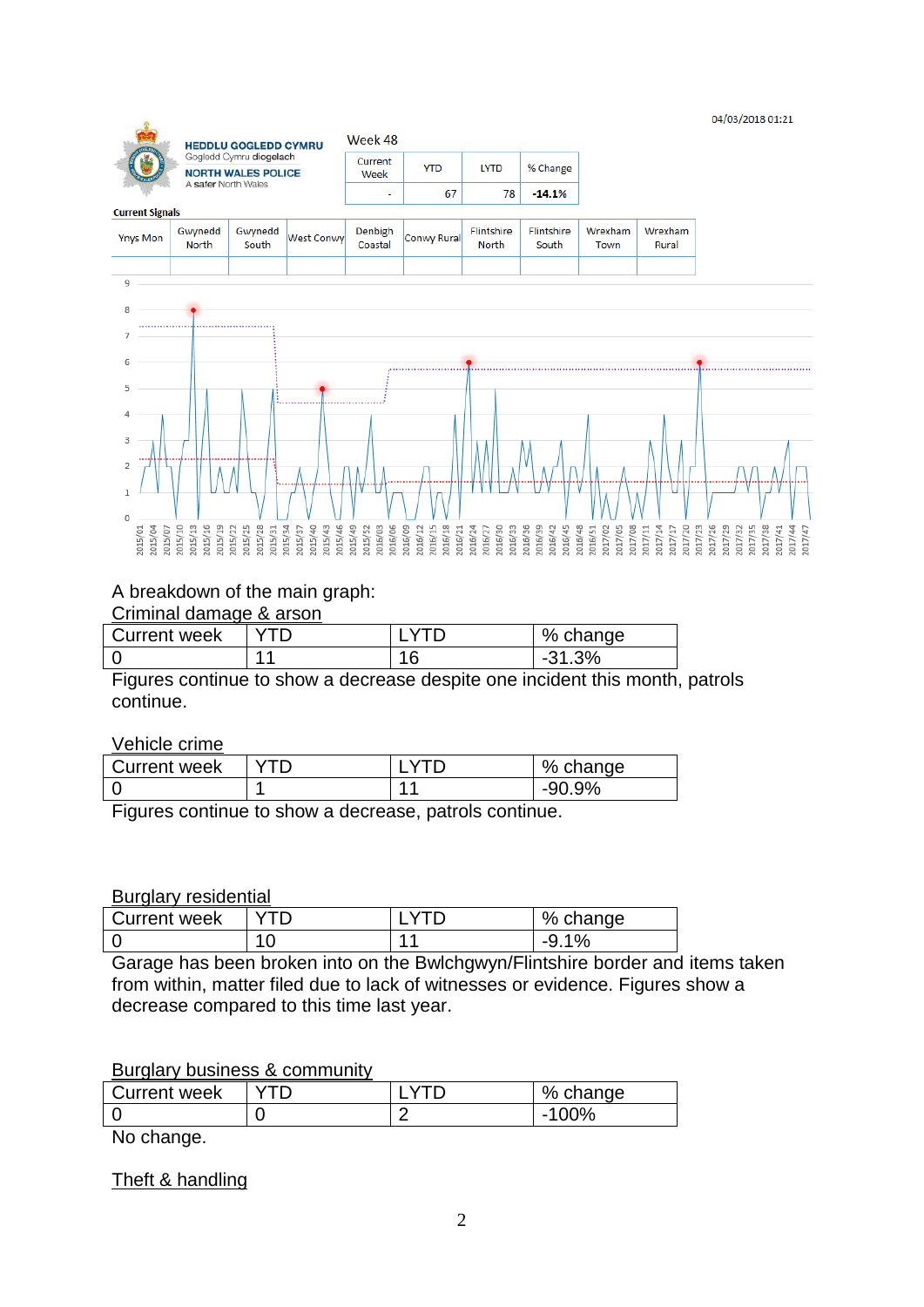| Current week |     | % change |
|--------------|-----|----------|
|              | ں ، | $1\%$    |

Two incidents reported and enquiries are on-going. We are aware of on-going issues in the area, some which have been reported and some which have not; we encourage all incidents to be reported in order to formulate plans and to concentrate our patrols etc.

ASB for February 2018 - 2 Personal – 0 Nuisance – 2 Environmental – 0

## BRYMBO AND TANYFRON

#### **OFFICIAL SENSITIVE - FOR POLICE USE ONLY** Document Last Refreshed: 28/02/2018 01:26 Week 47 **HEDDLU GOGLEDD CYMRU** Gogledd Cymru diogelach Current **YTD LYTD** % Change **NORTH WALES POLICE** Week A safer North Wales  $11$ 266 163 63.2% **Current Signals** Gwynedd Gwynedd Denbigh Flintshire Flintshire Wrexham Wrexham **Ynys Mon** West Conwy Conwy Rural North South Coastal North South Town Rural  $\overline{16}$ 14 12  $10$ 6  $\overline{0}$ 016/33 1015/10 1015/13 015/19  $015/25$ 015/28 015/40 015/43 015/52 016/03 016/18  $016/30$  $016/39$ 1016/42 1016/45 016/48 016/51 017/02 017/05 017/08 017/11 1017/14 1017/20 017/23 1017/29 017/32 017/35 1015/01 15/46 15/49 116/36 1017/17 1017/26 017/44<br>017/47 015/04 015/16  $015/31$  $16/06$ 116/12 116/15 117/38  $015/3$ 016/27

The above graph shows that crime in the Brymbo/Tanyfron ward has increased this year by this equates to an additional recorded crimes.

The breakdown and explanation of the increase can be found below. Violence with Injury

| Current week             |    |          | $% \mathcal{A} \rightarrow \mathcal{A}$<br>change |
|--------------------------|----|----------|---------------------------------------------------|
| $\overline{\phantom{0}}$ | 36 | nr.<br>∼ | 56.5%                                             |

### Violence without injury

| <b>Current week</b> |    |          | % change |
|---------------------|----|----------|----------|
|                     | 85 | ററ<br>၁ဝ | 123.7%   |
| -                   |    |          |          |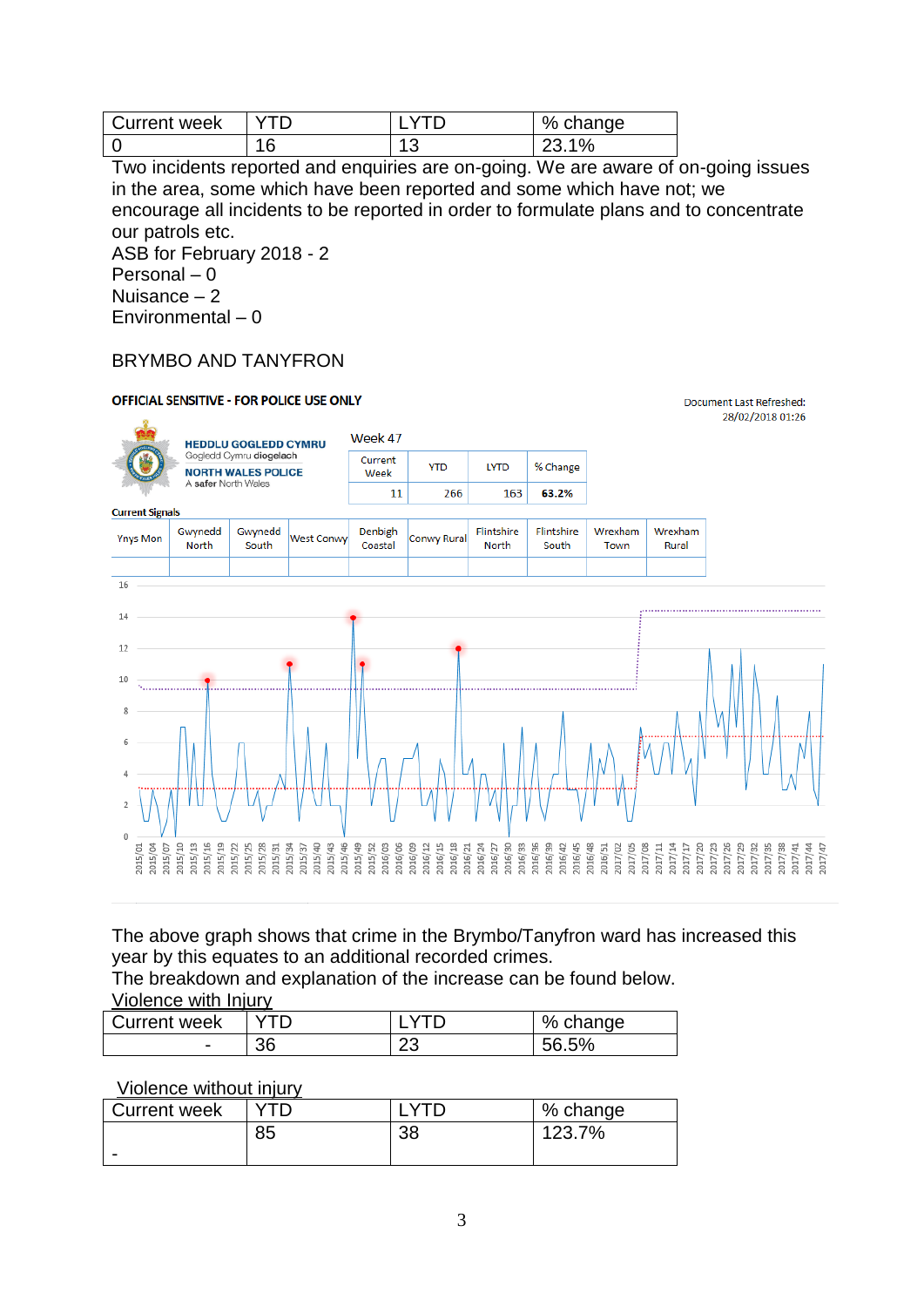The above offences typically relate to domestic abuse crime. This accounts for the largest increase with regard to the additional offences this with a further incidents being recorded.

#### Burglary residential

| <b>Current week</b> |        | % change   |
|---------------------|--------|------------|
| -                   | $\sim$ | 2%<br>11.R |

#### Burglary business & community

| <b>Current week</b> |  | % change |
|---------------------|--|----------|
|                     |  | $0.00\%$ |

This increase is due to an increase of additional offences this year to date. These relate to incidents relating to Power Tools being stolen and incidents in Queens Cross Garage, Bryn y FFynnon and shed at Tanyfron allotments

#### Vehicle Crime

| Current week |           |          | % change |
|--------------|-----------|----------|----------|
|              | ィド<br>l J | $\prime$ | 7.1%     |
|              |           |          |          |

#### Theft & handling

| Current week |           | % change  |
|--------------|-----------|-----------|
|              | າ 1<br>ັບ | 8%<br>121 |

An increase of 18 incidents over the year. The most recent being incidents in Allotment shed. This matter as being has been closed by the officer in charge. I have now obtained a copy of the keys for the Allotment gates from Wrexham CBC so I can enter the area and check on the sheds.

#### Criminal Damage & Arson

| <b>Current week</b> |         |                          | %<br>change |
|---------------------|---------|--------------------------|-------------|
| -                   | ∩¬<br>ິ | $\overline{\phantom{a}}$ | 3%<br>$-$   |

ASB for February 2018

4/2/2018 Phone Call Harwd St

Neighbour (Park Road Tanyfron)

Bike in woods

12/2/2018 Chariots Drive

15/2/2018 Drunk Penygraig

16/2/2018 Drunk Penygraig

18/2/2018 Miller road knock and run

19/2/2018 Ffordd Owain

23/2/2018 Taxi fare

PCSO Jones said that there had been break ins at the Allotments in Tanyfron and there was a serious issue with quad bikes that was on-going. The Chairman thanked PCSO Jones for attending.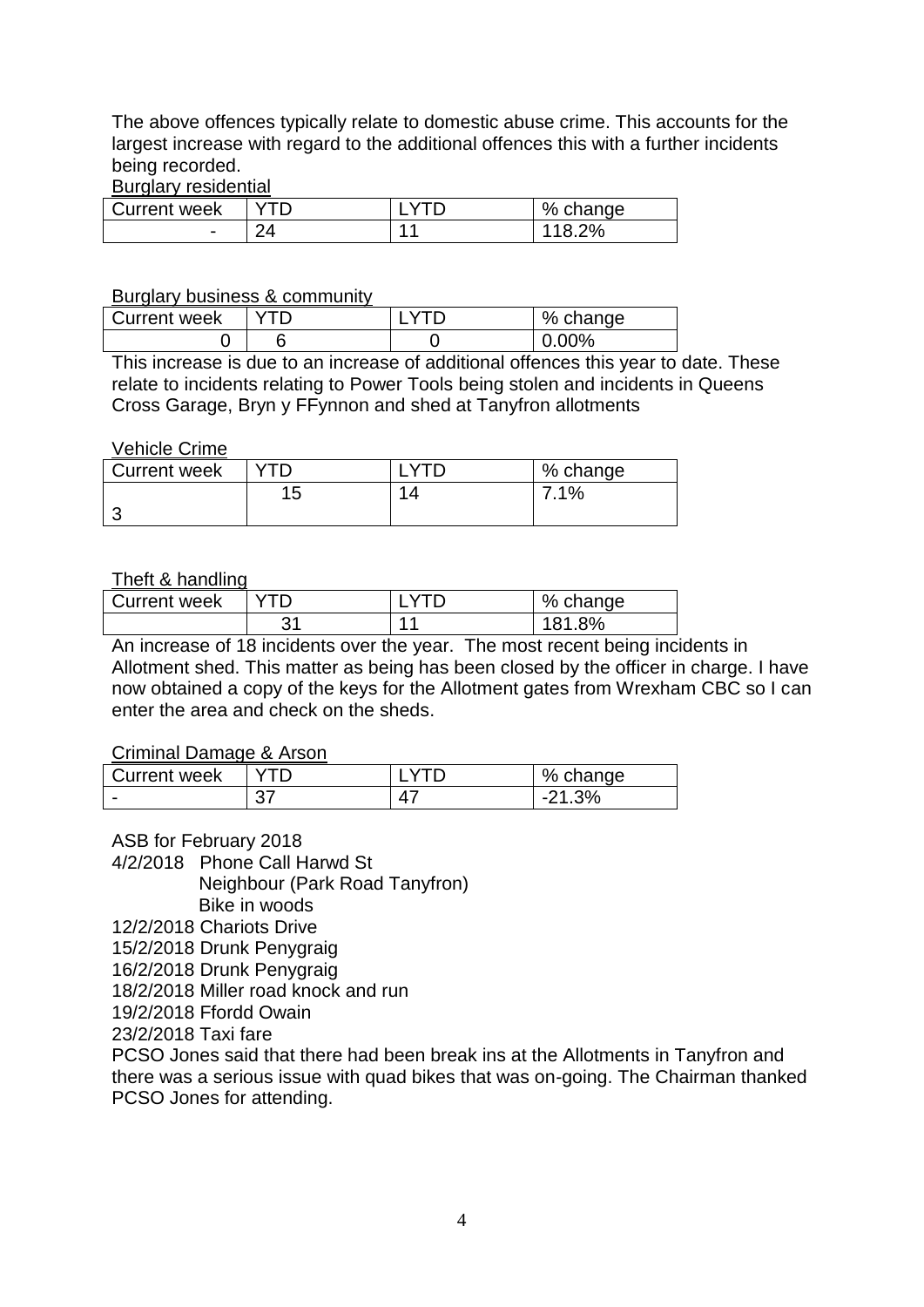#### 3. COUNTY BOROUGH COUNCILLOR'S REPORTS

CBC Kelly said that the recent bad weather had affected residents in Minera and Bwlchgwyn. This had been an unusual situation as the whole Borough had been affected and gritters and heavy machinery were needed throughout the County rather than in the past when higher villages only had been affected. He said that there had been a lot of praise for the gritting team who had worked extremely hard in difficult circumstances. The Chairman told members that the LDP had been approved and would now go before full Council. The Chairman said that 24 pitches would need to be made available throughout the County Borough for travellers and their families. The Welsh Government had set new guidelines. 400 sites had been considered and there was now a short list of 3 with Brymbo being one. The site had not been considered previously however this was not due to its unsuitability. Cllr Shone said that this land was highly contaminated and asked if WCBC were now saying it was suitable for families to live on. The Chairman said that issues could be addressed as funding was available if needed from the Welsh Assembly. Cllr Shone also said that the road visibility in that area was highly unsuitable as it was already considered dangerous. CBC Kelly said that a needs assessment would be made as this was a statutory requirement. He also said that the Ruthin Road site would lose some pitches. CBC Kelly also re-iterated what the Chairman said regarding the contaminated land problem and that it was not insurmountable but could incur significant costs. CBC Kelly said that if WCBC failed to deliver then they could be penalised if the timescale was not adhered to. Cllr Shone asked who had identified the 3 sites and how had they been identified. He said it was bizarre that these 3 sites had been identified when they were all clearly unsuitable. CBC Kelly said that WCBC did not own massive amounts of land and that the land in Brymbo would have little commercial value. Cllr Clarke asked whether the travellers would want to settle on land that had previously been contaminated and was this land suitable for them. The Chairman said that it would now go to Council on the 28/03 and if supported there would be a 7 week consultation period lasting until 31/05. This would then go back to full Council in November and WCBC would analyse all the responses and consider all the representations. He said that the 3 key questions would be, firstly, does the plan fit? Secondly, is it appropriate for the area? Thirdly, will it deliver? Residents would need to make representations on the 3 points. Cllr Shone pointed out that the health and wellbeing of the travellers had been totally disregarded by WCBC regarding the issue of road safety and the contamination issue. The Chairman said that the CC would need to inform local residents to keep them up to date with the situation and that Cllr's would need to meet with residents and organise a public meeting. Cllr Mathews proposed and Cllr Shone seconded that Cllr's would hold a public meeting to inform residents and that the matter be discussed as a subcommittee rather than at full Council. A vote was taken. All were in favour. The Chairman said that the play scheme in Brymbo had finished and there was now no provision for the children in the school holidays. He had received a costing from WCBC for the summer holidays. If they delivered 2-3 sessions of 3 hours, per week the cost of each session would be £127.00. Cllr Shone raised concerns that more and more services were being funded by CC's rather than Borough Council. The Chairman said that play provision was not statutory. Cllr Clarke asked whether there were any other providers and the Chairman said that WCBC were best value for money. Cllr Monti said she thought it was a good idea that the CC funded this service at it was a lifeline to some families during the long summer holidays. Cllr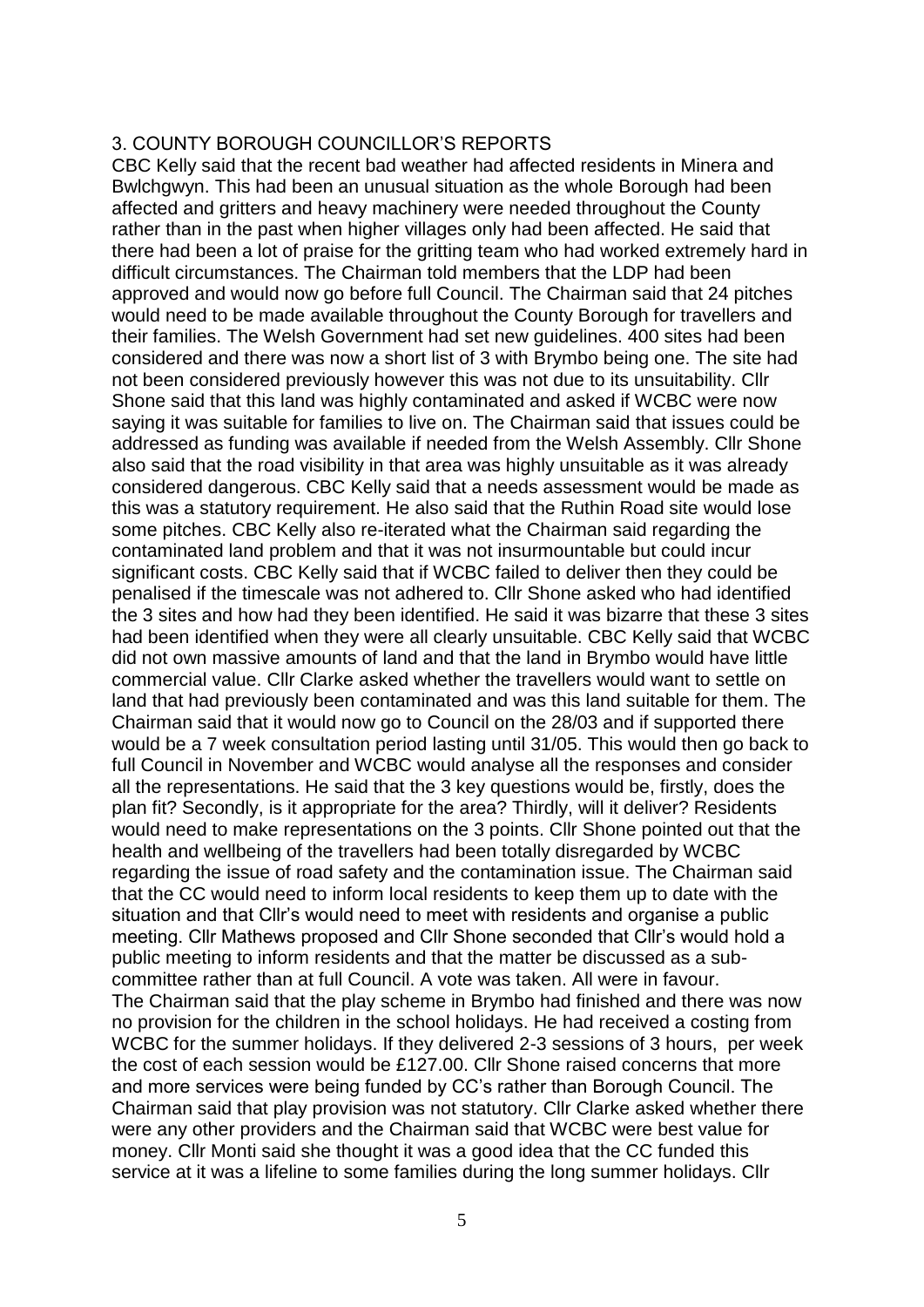Rawlinson proposed and Cllr Monti seconded that the CC fund 3 sessions a week during the summer months. A vote was taken. All were in favour. The Chairman said that he and Cllr Prince had met with officers from WCBC to discuss the Brymbo Youth provision. Things had improved significantly and a report had been circulated to Councillors. There had been inconsistency in staffing that had caused disruption over the winter months. The Chairman asked whether Councillors would agree to fund the Youth provision for another 12 months. Cllr Bassford-Barton proposed and Cllr Steele seconded that the CC fund another 12 months. A vote was taken. All were in favour. The Chairman said that he would also look into lengthening the scheme from 39 weeks to 52 and would bring this back to full Council.

#### 4. ROADS

No further information.

5. BUS SHELTER SERVICES AND STOPS No further information.

6. PLAYING FIELDS AND PLAYGROUNDS No further information.

#### 7. FOOTPATHS/LIGHTING

Cllr Monti asked whether the CC would be going ahead with the replacement lighting. The scheme would cost approx. £66000.00. Cllr Shone said that the CC would maybe need to put the work out to tender. The Chairman said that as the CC had a maintenance agreement with Jones Lighting this may not be the case. The Clerk said she would contact other CC's to see what the position was as they were part of the consortium.

#### 8. WAR MEMORIAL

The Chairman said that with the Vicar of St Mary's in Brymbo had begun to make plans for the commemoration of the First World War. The Remembrance Service would be at 11.00 a.m. rather than 3.00pm. and a procession would be held from the Church to the War Memorial. Bwlchgwyn would be included in the plans.

#### 9. PLANNING

CHANGE OF USE OF DISUSED AGRICULTURAL LAND TO RESIDENTIAL ACCOMODATION FOR GYPSY AND TRAVELLERS SITE (7 NO.PITCHES) LAND ADJACENT TO GRAIG WEN FARM OFF BRYMBO RAOD BWLCHGWYN P/2018/0153-Observations made.

Residents from Bwlchgwyn were in attendance and had requested to address members during the discussion of the above planning application. CBC Kelly told members that over 250 people were in attendance at a public meeting that had been held the previous week. The applicant was also in attendance. CBC Kelly said that there were many civil issues surrounding the application however, these were not planning issues. He said that the access was sub-standard at both ends and the track unadopted and very narrow. As it was contaminated land it would also need to be assessesed. There were also issues regarding rights of was for the footpath. The land was marshy and parts were on a C2 floodplain. CBC Kelly had advises residents to make representations as individuals.He said that the matter could take